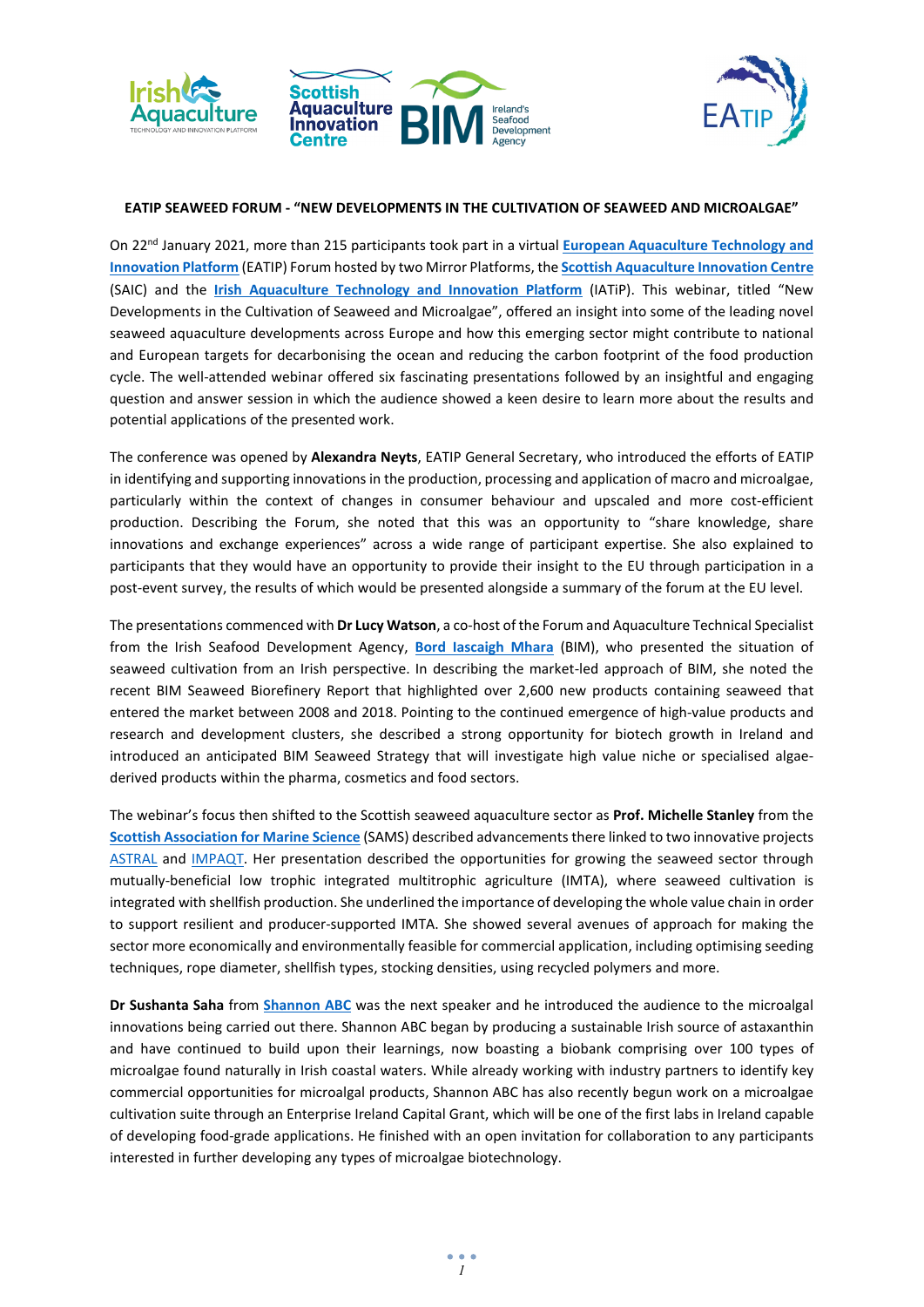



Next to present was **Dr Bertrand Jacquemin**, who represented the **[Algae Technology and Innovation Centre](https://www.ceva-algues.com/en/)** (CEVA), a technical centre dedicated to promoting a green, circular and sustainable economy with both macro and microalgae. While demand for algal products has continued to grow rapidly, Dr Jacquemin noted that in reality seaweed aquaculture has progressed little from ancient times, with a great deal of algae still harvested from wild stocks. As he outlined the bottlenecks and challenges facing the establishment of a sustainable farming model, a critical gap was shown to be appropriate biobanks of cultivated and selected strains. He pointed out that while several promising cultivation processes involving IMTA exist around Europe, it is crucial that these now be given the support required to advance beyond the pilot scale. CEVA is trying to address this need and has developed several promising IMTA systems involving dulse and nori. However, going back to the previously described bottlenecks he reminded the forum that even as Europe begins to make its shift towards better cultivation systems, the lack of sufficient biobanks of high-value species and strains will need to be addressed, otherwise the sector will struggle to be truly sustainable.

Presenting a commercial cultivation perspective, **Freddie O Mahony** presented the work being carried out by **Cartron Point Shellfish** and **[Bantry Marine Research Station](https://www.bmrs.ie/)** (BMRS). She described how outdoor cultivation in Ireland has traditionally faced major issues in the form of epiphytes, grazers and bleaching. Their work has therefore focussed on identifying asexual strains of *Porphyra umbilicalis* which they can cultivate indoors during early stages, before moving it outdoors. Their recent efforts with this practice have shown great promise in avoiding the epiphyte problems. Even as they continue to refine the process, she stated that they are looking for a potential IMTA partner site with which they can explore growing this method to a commercial scale.

Concluding the presentations was a joint delivery from **Dr Annette Bruhn** of **[Aarhus University](https://international.au.dk/)** and **Dr Susan Løvstad Holdt** from the **[Technical University of Denmark](https://www.dtu.dk/english)** (DTU Food). Together, they delivered a Danish and European perspective on the future of seaweed aquaculture. Dr Bruhn began by noting that there are already examples in Europe that could be worth emulating, such as the Faroes, where special rig systems have allowed them to scale up their rough-water seaweed cultivation. She pointed out that while seaweed-containing products are indeed major drivers of the market, there is also a growing food demand. She described how there is a debate worth having on whether invasive strains, such as popular food species, should be cultivated. Indeed, she opined how the sector needs to better work at working with end users to match suppliers to demand, so all of the recent efforts in improved cultivation are transferable to the market at the end of the day. She suggested attendees look into a recently published Danish guidelines on the organic production of seaweed and consider potential ethical and legislative questions on the horizon around topics such as biosecurity, transport of seeding material and environmental impacts across the entire life-cycle.

Building on Dr Bruhn's points, Dr Løvstad Holdt illustrated just how large the gap between aquaculture and wild harvesting remains in terms of both total biomass and number of actors involved in the sectors. While Norway and the Netherlands produce more through cultivation, across Europe cultivated seaweed represents only 0.2% of the total harvest. The average company involved in such aquaculture produces only 10 tonnes per annum. She also reiterated the issue of low-diversification, with the aquaculture sector reliant on a worryingly few species. In concluding, she pointed out how the many of the constraints and challenges facing the sector will need to be solved in parallel and urged attendees to consider that such efforts will require new partnerships and collaboration across academia, industry and policy.

The forum concluded with a robust question and answer session, in which questions collected during the presentations were presented to each speaker in turn. The questions demonstrated an audience keenly interested in engaging with the presented research and each other and interested in jointly exploring how emerging innovations might be translated into step-changes in the seaweed aquaculture sector. Many of the questions revolved around the speakers' opinions and experiences on pivoting their work to the market and the obstacles and opportunities in doing so.